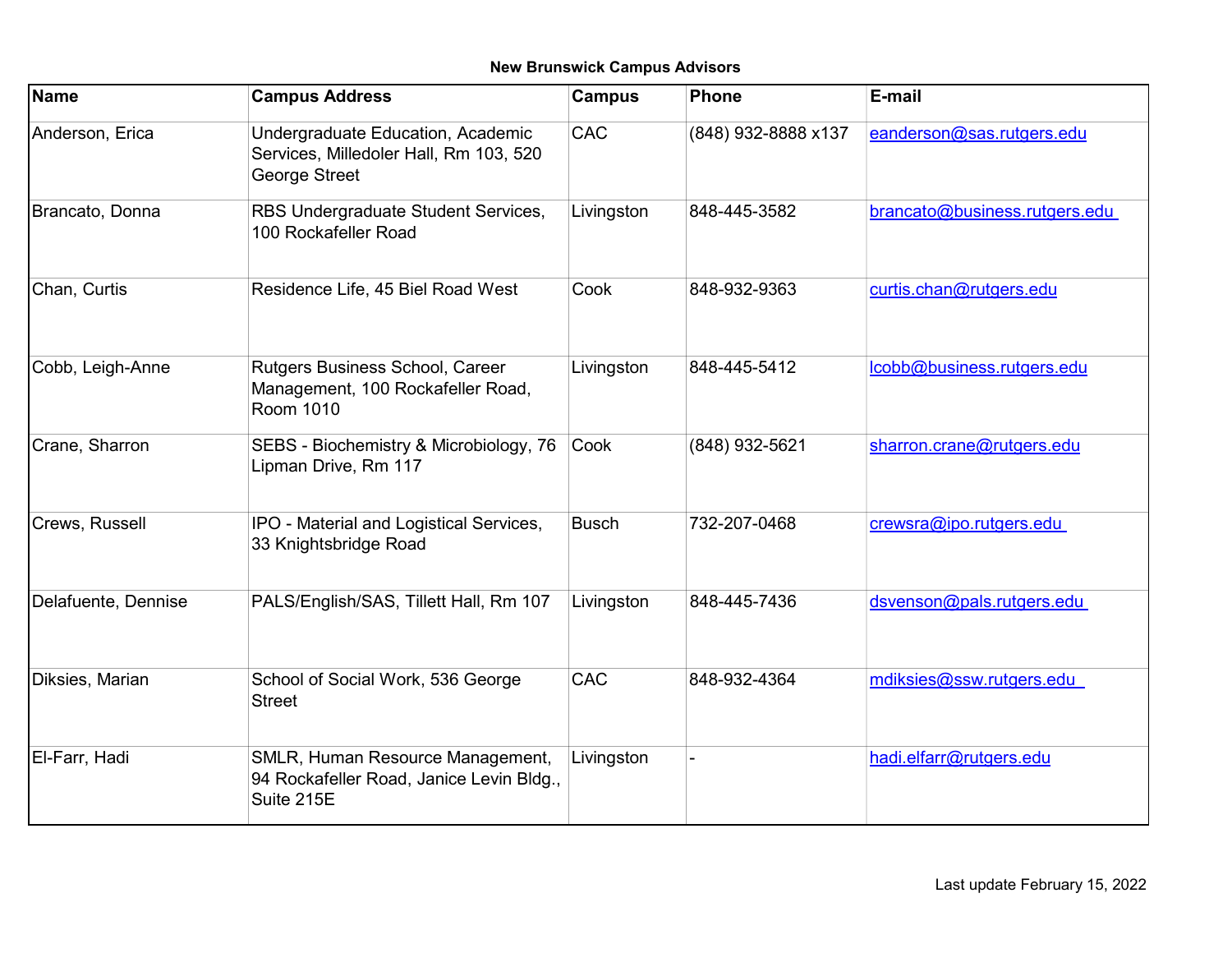## New Brunswick Campus Advisors

| <b>Name</b>             | <b>Campus Address</b>                                                                                   | <b>Campus</b>                              | <b>Phone</b>   | E-mail                         |
|-------------------------|---------------------------------------------------------------------------------------------------------|--------------------------------------------|----------------|--------------------------------|
| Fread, Maggy            |                                                                                                         |                                            |                | mf716@scarletmail.rutgers.edu  |
| Giermanski, Lauren      | Surgery - RBHS, 1 RWJ Place, Medical<br>Education Building, Rm 441                                      | Downtown<br><b>New</b><br><b>Brunswick</b> | (732) 235-7995 | lg605@rutgers.edu              |
| Jones, Tiandra          | Trio Programs - Student Support<br>Services, 54 Joyce Kilmer Avenue, Lucy<br>Stone Hall, Rm 315         | Livingston                                 | (848) 445-4024 | tiandra.jones@echo.rutgers.edu |
| Leciesewski, John       | Residence Life, 45 Biel Road West                                                                       | Cook                                       | (848) 932-9363 | jl1476@rutgers.edu             |
| Lewis, Frankie          | SAS Office of Advising and Academic<br>Services, Busch Student Center, Room<br>172, 604 Bartholomew Rd. | <b>Busch</b>                               | (848) 445-1730 | flewis@sas.rutgers.edu         |
| Orlando, Jeremy         |                                                                                                         |                                            |                | j.orlando@rutgers.edu          |
| Ortiz Tepedino, Vanessa | Undergraduate Education, Academic<br>Services, Milledoler Hall, Rm 103, 520<br>George Street            | <b>CAC</b>                                 | 848-932-8888   | vortiz@rutgers.edu             |
| Quartucci, Frank        | Athletics, 1 Scarlet Knight Way                                                                         | <b>Busch</b>                               |                | Fquartucci@scarletknights.com  |
| Sabb-Dumas, Jenice      | SEBS EOF, Martin Hall, Rm 211, 88<br><b>Lipman Drive</b>                                                | Cook                                       | 848-932-3617   | jenice.sabb@rutgers.edu        |